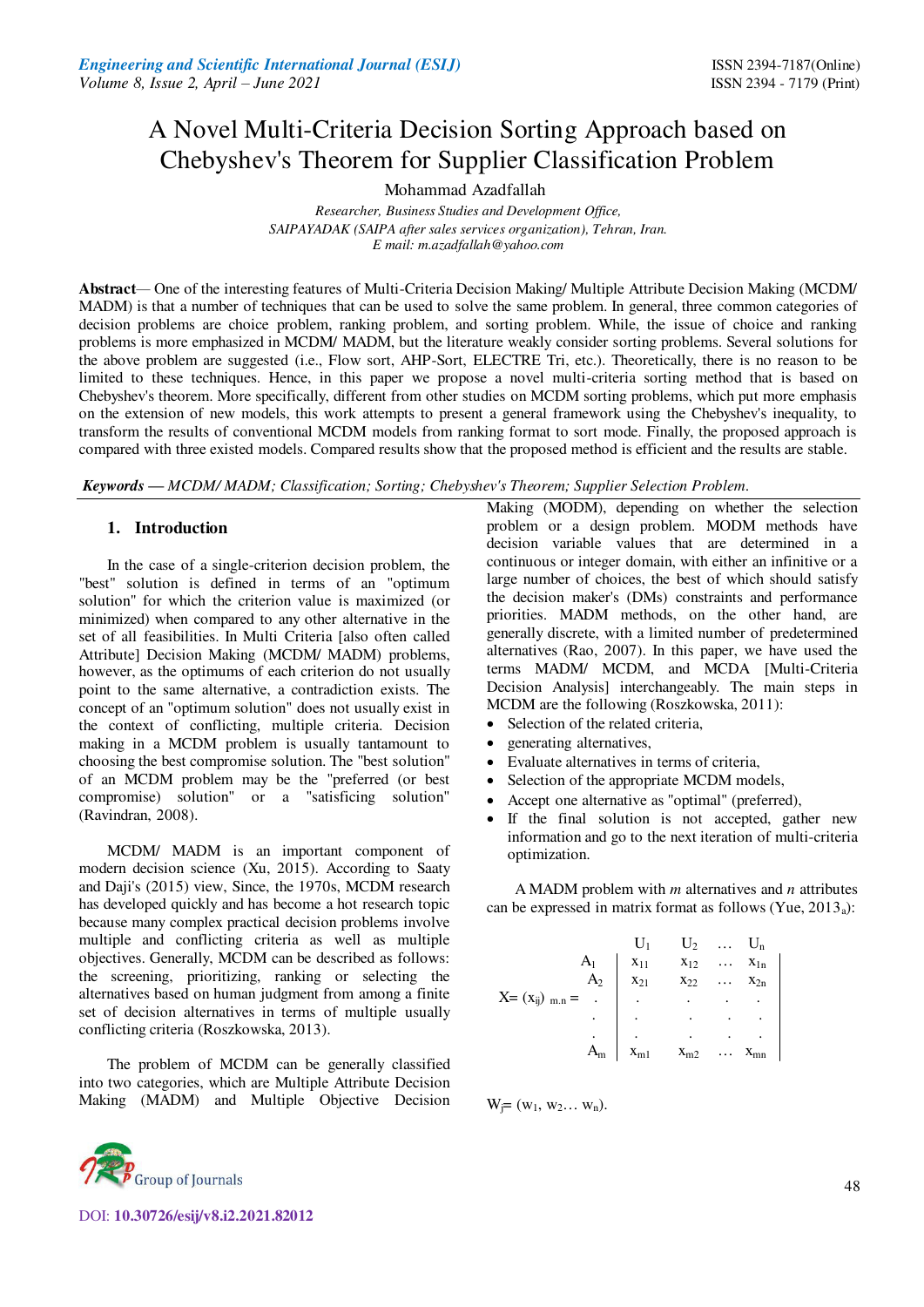Where,  $A_1$ ,  $A_2$ , ...,  $A_m$  are feasible alternatives,  $U_1$ ,  $U_2$ , ...,  $U_n$  are evaluation attributes,  $X_{ij}$  is the performance rating of alternative  $A_i$  under attribute  $U_j$ , and  $W_j$  is the weight of attribute U<sup>j</sup> .

On the other side, in 1996, Roy (1996) identifies four different references problematic, for which MCDA may be useful:

- $\bullet$  The choice problematic presents the problem in terms of choosing one "best" action.
- The sorting problematic presents the problem in terms of placing actions in categories that are defined in terms of the eventual fate of the actions.
- The ranking problematic presents the problem in terms of ranking the actions.
- The description problematic presents the problem in terms of describing the actions and their consequences.

Furthermore, according to Ishizaka and Nemery (2013) and Belton and Stewart (2002), additional problem types have also been proposed in the MCDA community, Elimination problem, Design problem, and Elicitation problem; value measurement models, goal, aspiration or reference level model, and Outranking models, respectively. However, Mcmmah, Turion, and Rolland (2014) believe that, three major types of Multi-Criteria Decision Making problems could be treated using MCDM methods: choice, ranking and sorting. Meanwhile, choice and ranking problems are the ones most commonly considered in Operation research/ Management science and MCDA (Doumpos & Zopounidis, 2018), therefore, the literature weakly consider sorting problem. The present paper addresses this problem.

Multiple-Criteria Sorting Problem is assigning a set of alternatives into predefined, homogeneous and ordinal groups via a criteria aggregation model in the existence of multiple criteria (Karasakal & Aker, 2017). Karsu (2016) believe that, many practical problems involve the assignment of alternatives into predefined homogeneous groups. From a multi-criteria point of view, this problem can be handled using Multi-Criteria Sorting or Classification techniques. Multi-Criteria Sorting refer to the cases where the groups are defined in an ordinal way starting from the ones including the most preferred alternatives to the ones including the least preferred alternatives while classification refers to the cases where these groups are in a nominal way. Further, according to Sabokbar, Hosseini, Banaitis, and Banaitiene (2016), Multi-Criteria Sorting methods differ from standard classification in two main features: (1) categories are predefined and ordered, and (2) the sorting model integrates preferences of a decision maker.

Following Chen (2006) three types of classification problems can be distinguished: (1) screening; reduce a



DOI: **10.30726/esij/v8.i2.2021.82012**

large set of alternatives to a smaller set that most likely contains the best choice, (2) sorting; arrange the alternatives into a few groups in preference order, so that the DM can manage them more effectively, and (3) nominal classification; assign alternatives to nominal groups structured by the DM, so that the number of groups, and the characteristics of each group, seen appropriate to the DM. the concern here is with the second type of classification.

In general, The Multi-Criteria Sorting problem is as follows:

A finite set of alternatives  $A = \{a_1, a_2, ..., a_m\}$  is evaluated on a family of  $g = \{g_1, g_2, ..., g_n\}$  *n* criteria. Let be a set of alternatives index I;  $I = \{1, 2, ..., m\}$  and a set of criteria index J; J={1, 2, ..., n}. Given an alternative  $a_i$ ,  $g_i$  (a<sub>i</sub>) shows the performance of alternative  $a_i$  in criterion j. the DM wants to sort the options into q classes. Let  $C_k$ denote class k where  $C_1$  is the most preferred and  $C_q$  the least preferred. Let the index set of the classes be  $k = \{1, \ldots, k\}$ 2, …, q}(Karsu, 2016). In addition, several MCDA methods have been developed in order to deal with sorting problems, which briefly is as follow (Sobrie, 2016):

- *ELECTRE Tri (and two variants; majority rule sorting model and non-compensatory sorting model) -*  ELECTRE Tri is an outranking sorting procedure proposed by Yu (in 1992). The method aims at assigning each alternative of a set to a category selected among a set of pre-defined and ordered categories.
- *Additive Value Function Sorting Model* Additive Value Function Sorting (AVF-Sort) Models belong to the family of MAVT methods. In some types of models, a numeric score is assigned to each alternative.
- *Other Multiple Criteria Decision Analysis Sorting methods* 
	- o Trichotomic segmentation
	- o nTOMIC
	- o PROAFTN
	- o ELECTRE Tri-C and ELECTRE Tri-nC
	- o Flow Sort
	- o TOMASO

 Moreover, in recent years, many new MCDM sorting models have been developed. For instance, AHP-Sort (Ishizaka, Pearman, & Nemery, 2012), TOPSIS-Sort (Sabokbar, Hosseini, Banaitis, and Banaitiene, 2016), AHP-K-GDSS [AHP-based group sorting method] (Ishizaka, Lolli, Ganberini, Rimini, & Balugani, 2017), and so on.

On the other side, in a period of global sourcing, business's success often hinges on the most appropriate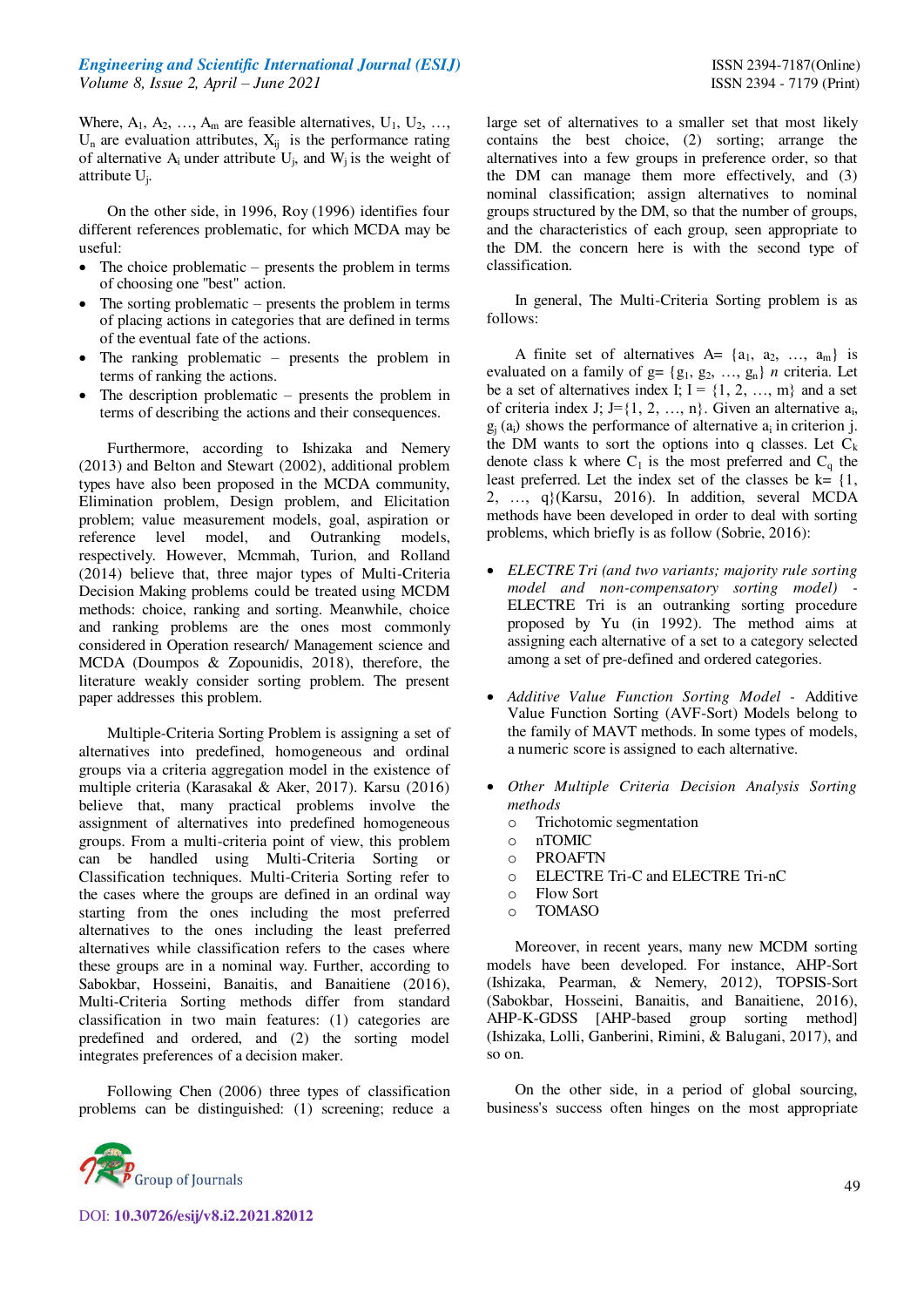selection of its partners and suppliers. Specifically, suitable supplier's selection is one of the essential policies for improving the quality of output of any organization, which has a direct impact on the company's competitiveness and reputation (Kamal, Gupta, & Raina, 2018). In fact, the suppliers cause directly the success or fail of an organization (Tabar & Charkhgard, 2012). Supplier selection is the process by which suppliers are reviewed, evaluated, and chosen to become part of the company's supply chain (Roostaee, Izadikhah, Lotfi, & Malkhalifeh, 2012). Reduce purchasing risk, maximize overall value to the purchaser, and build a long-term, reliable relationship between buyers and suppliers are the objectives that supplier selection follows (Arabzad, Ghorbani, Razmi, & Shirouyehzad, 2014).

Company's frequently misunderstand the supplier selection problem as a single-criterion decision making problem, taking into account only cost factors when making decisions. This method is inefficient, so there are other quantitative and qualitative factors that need to be considered. Tradeoffs between multiple and conflicting objectives have to be made in order to select the best supplier (Frej, Roselli, Almedia, & Almedia, 2017). Since this selection process mainly involves the evaluation of different criteria and various supplier attributes, it can be considered as a MCDM problem (Ayhan, 2013). Therefore, supplier selection is a multi-criteria problem and is usually treated using MCDM techniques (Seifbarghy, Gilklayeh, & Alidoost, 2011).

According to Amidan, Ferryman, and Cooley (2005), Chebyshev's inequality (otherwise known as Chebyshev's theorem) was designed to determine the lower bound of the percentage of data that are between *k* numbers of standard deviations from the mean. In the case of data with a normal (bell-shaped) distribution, it is known that about 95% of the data will fall within two standard deviations from the mean. This means that you would expect to see about 5% of the data outside two standard deviations from the mean. When the data distribution is unknown, Chebyshev's inequality can be used, as shown by:

$$
P\left(\left|X-\mu\right|\leq K\sigma\geq(1-1/K^2)\right) \tag{1}
$$

Where *x* represents the data,  $\mu$  is the data mean,  $\sigma$  is the standard deviation of the data, and *k* represents the number of standard deviations from the mean. While no assumptions have been made about the distribution, the observations are expected to be independent of each other. From equation (1), it can be shown that at least  $75\%$  (3/4) of the data would fall within two standard deviations  $(K=2)$ from the mean. Chebyshev's inequality gives a lower bound for the percentage of data that is within a certain number of standard deviations from the mean, it does not depend on any knowledge of how the data is distributed. In general, many MADM/ MCDM/ MCDA approaches have been



used to solve the supplier selection problem. However, most of them are focused only the ranking and choice problems. In this paper, a sorting approach based on Chebyshev's theorem is developed and used for sorting suppliers in supply chain environment.

The paper is organized as follows. In section 2, the literature is discussed. In section 3 and section 4, the research design and the proposed approach is discussed, respectively. Numerical example is provided in section 5. The findings and the conclusion of the paper is presented in section 6 and section 7.

#### **2. Literature Review**

In the literature, Multi-criteria sorting has been applied in various fields. According to many author's (see, for instance, [Zopounidis & Dumpos, 2002; and Chen, 2006]), medicine, pattern recognition, human resource management, production systems, management and technical diagnosis, marketing, environmental and energy management, ecology, financial management and economics, could be referred as an example. Zopounidis and Dumpos (2002) believe that, this wide range of realworld applications of the classification/ sorting problem has constitute a major motivation for researchers in developing methodologies for constructing classification/ sorting models. In this section, we assessed just those ones, which were based on sorting models. For instance, Mousseau and Slowinski (1998) proposed an interactive approach that infers the parameters of an ELECTRE Tri model from assignment examples. As noted earlier, Zopounidis and Dumpos (2002) gave a comprehensive literature review of multi-criteria sorting models. Dias and Mousseau (2003) provided an interactive robustness analysis and parameters inference for multi-criteria sorting problems (IRIS), and then designed a decision support system (DSS) to sort the options. Lourenco and Costa (2004) developed an interactive "branch and bound like" technique to progressively build the non dominated set, then combined with ELECTRE Tri method to sort identified non dominated solutions. Araz and Ozkarahan (2005) extended a new sorting procedure in financial classification problems, based on methodological framework of PROMETHEE method. Bouyssou and Marchant  $(2007_a)$  provided an axiomatic analysis of the partitions of alternatives into two categories. In addition, in other works Bouyssou and Marchant  $(2007<sub>b</sub>)$  presented an axiomatic analysis of what we call non-compensatory sorting models, with or without veto effects. Damart, Dias, and Mousseau (2007) emphasized the situation in which groups intend to collaboratively develop a multi-criteria evaluation model to sort options within classes. Dias, Figueira, and Roy (2008) proposed a new method within the ELECTRE framework. The (ELECTRE Tri-C) method deals with sorting problems where the pre-defined and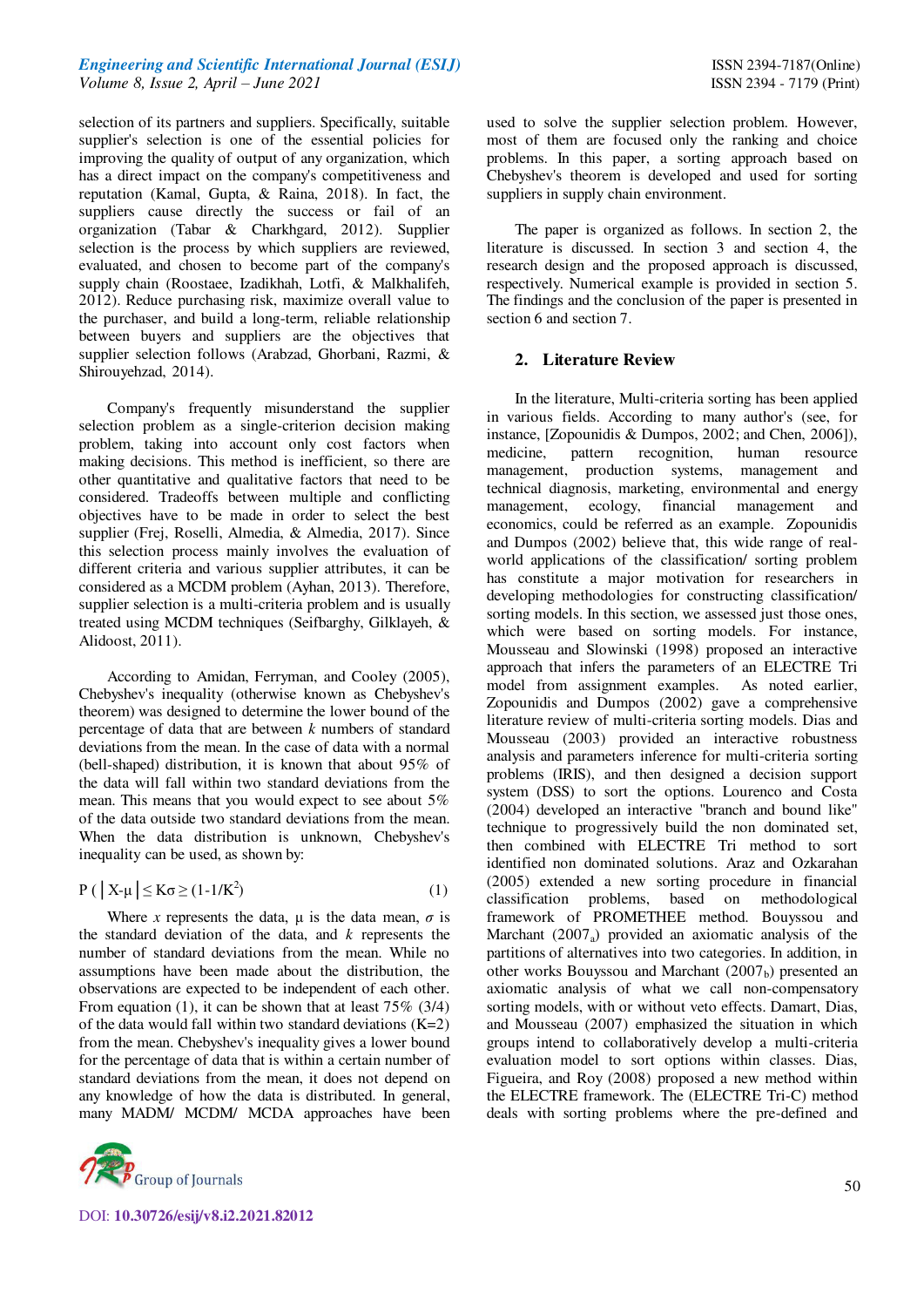ordered categories are based on central reference actions instead of boundary actions. Rocha and Dias (2008) presented a Progressive Assisted sorting algorithm (PASA) based on a multi-criteria evaluation ELECTRE-type method. Tervone, Figueira, Lahdelma, Dias, and salminen (2009) invented a method, SMAA-Tri that is based on Stochastic Multi-criteria Acceptability Analysis (SMAA) for identifying the stability of parameters in sorting problems. Dias, Figueira, and Roy (2012) identified ELECTRE Tri-nC, a method that consider several preference actions for characterizing each category. Ishizaka, Pearman, and Nemery (2012) presented an AHP based method for sorting problems. Memmah, Turion, and Rolland (2014) proposed a multi-criteria sorting method to select virtual peach ideotypes. Ishizaka and Nemery (2014) extended ELECTRE Sort, a new method that is possible to consider an unlimited number of criteria in order to assign machines to incomparable strategies. Corrente, Greco, and Slowinski (2016) applied the multiple criteria hierarchy process to the ELECTRE Tri methods. Karsu (2016) developed three sorting algorithms that are different from the ones in the current literature in the sense that they apply to cases where the DMs preference relation satisfies anonymity and convexity properties. The first two procedures are based on additive utility function assumption and the third one is based on the concept of symmetric Choquet integral. Sabokbar, Hosseini, Banaitis, and Banaitiene (2016) introduced a new TOPSIS-based sorting method for sorting actions. Sobrie (2016) urbanized a Meta heuristic model to learn the parameters of a MCDA sorting method, and called it the majority rule sorting (MR-Sort) model. Ishizaka, Lolli, Gamberini, Rimini, and Balugani (2017) defined a new AHP-based group sorting method with the aim of classifying a set of alternatives into a predefined number of ordered classes, without recourse to limiting profile defined by decision makers. Karaskal and Aker (2017) developed a multi-criteria sorting methods based on Data Envelopment Analysis (DEA), to evaluate Research and Develop (R&D) projects. Finally, Pelissari, Amor, and Oliveira (2019) proposed a sorting MCDM model for pharmaceutical supplier selection under multiple uncertainties and heterogeneous information. Here, it should be noted that during our review of the literature, no model was found that used a combination of methods (MCDM and Chebyshev's theorem) proposed in this paper. Meanwhile, most methods emphasis, only the ranking and choice problem, the focus of this article is on sorting problems.

#### **3. Research Design**

A sorting problem aims to assign each alternative into one of the predefined ordered classes (Ishizaka, Lolli, Gamberini, Rimini, & Balugani, 2017). The assignment of alternatives (observation/ objects) into predefined homogenous groups is a problem of major practical and



research interest (Zopounidis & Dumpos, 2002). According to Karsu (2016), classification/ sorting problems have applications in many areas including but not limited to medicine, pattern recognition, human resource management, financial management and economics (more on this can be found in Zopounidis & Dumpos, 2002). Chen (2006) believe that, this rich range of potential real world applications has encouraged researchers to develop innovative methodologies for sorting.

In the literature, several solutions for the above problem are proposed. Although, theoretically there is no reason to be limited to these techniques. Therefore, in this paper we propose a novel multi-criteria sorting method that is based on Chebyshev's theorem. More specifically, different from other studies on MCDM sorting problems, which put more emphasis on the extension of new models, this work attempts to suggest a general framework using the Chebyshev's inequality to transform the results of traditional MCDM methods from ranking format to sort mode. However, Memmah, Turion, and Rolland (2014) believe that, many MCDM methods are dedicated to the ranking or choosing problems. Even if it is always possible to use a ranking method to sort alternatives by the addition of thresholds for example, it is clear that MAUT (Multiple Attribute Utility Theory) methods are more efficient to rank alternatives than to sort them. Conversely, special models, such as ELECTRE Tri, where developed to sort the alternatives and then should be used preferably. We think it is not a good reason to ignore the use of the ranking and choosing models potential capacities in the sorting sectors. Meanwhile, it deprives us for further use of the existing models. Therefore, the aim of this paper is to change the conventional supplier selection methods by shifting the emphasis from using a ranking and choosing approach to using sorting methods. So, it allows manufacturer to develop a scoring system (Chebyshev'sbased model) to partitioning suppliers into best performance/ worst performance sets (Figure 1). Therefore, suppliers are sorted into predefined ordered from the best performance to worst performance categories.



**Fig.1: Classify suppliers into categories**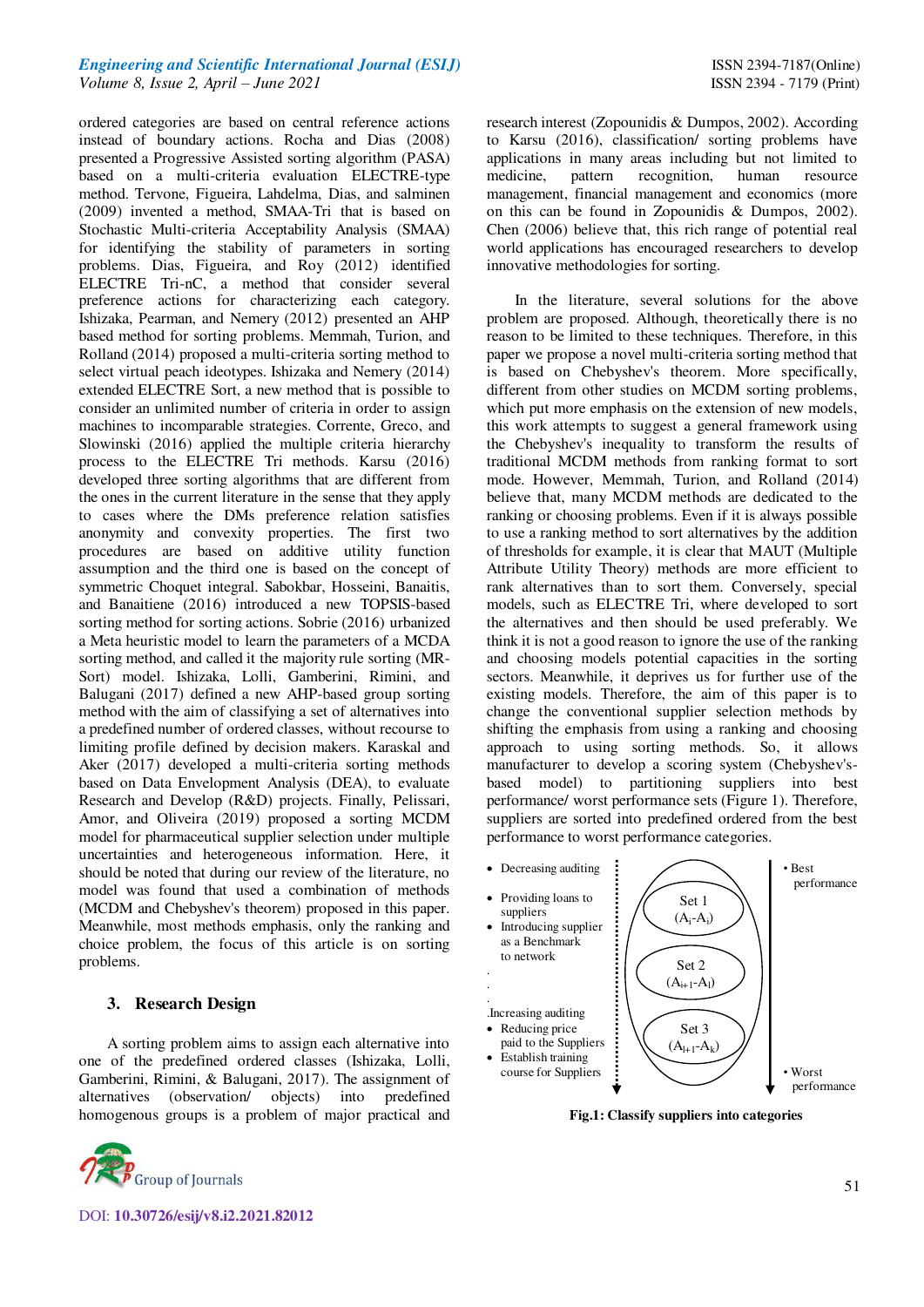#### **4. Proposed Method**

According to the view point proposed by Zopounidis and Doumpos (2002), the wide range of real-world applications of the classification/ sorting problem has constitute a major motivation for researchers in developing methodologies for constructing classification/ sorting models. It is the aim of this paper. Before continuing, it is necessary to define deviation standard. According to Dunn (2001), the symbol for the population variance is  $\sigma^2$ , or "lower case sigma squared". The formula for determining the variance of a population is (Eq. 2):

$$
\sigma^2 = \sum (X - \mu)^2 / N \tag{2}
$$

That is, the population variance is the sum of the squared deviations between all observations (X) in the population and the mean of the population  $(\mu)$ , which is them divided by the total number of available observations.

#### **4.1 Chebyshev's Theorem**

The Russian mathematician P. L. Chebyshev (1821- 1894) discovered that the fraction of the area between any two values symmetric about the mean is related to the standard deviation. As respects the area under a probability distribution curve or in a probability histogram adds to 1, the area between any two numbers is the probability of the random variable assuming a value between these numbers. The following theorem gives a conservative estimate of the probability that a random variable assumes value within K standard deviations of its mean for any real number K.

*Theorem 1:* The probability of any random variable X will assume a value within K standard deviations of the mean is at least  $1-1/k^2$ ,

$$
P(\mu - K\sigma < X < \mu + K\sigma) \ge 1 - 1/k^2 \tag{3}
$$

For  $k=2$ , the theorem states that the random variable X has a probability of at least  $1 - 1/2^2 = 3/4$  of falling within two standard deviations of the mean. That is, three-fourth or more of the observations of any distribution lie in the interval  $\mu^+$  2 $\sigma$ . In a similar way, the theorem says that at least eight-ninths of the observations of any distribution fall in the interval  $\mu^+$ . 3σ (Walpole, Myers, Myers, and Ye, 2016).

The proposed method consists of the following steps:

- 1. Establish the decision matrix  $x = (x_{ij})_{n,m}$ ,
- 2. Determine the weights of criteria In the literature, there are several techniques can be applied to obtain the criteria weights (i.e., Entropy, Eigenvector method, etc.). On the other hand, according to Birnbaum (1998), several researchers have discussed that the identical weight rule is often a highly accurate



DOI: **10.30726/esij/v8.i2.2021.82012**

predigestion of the decision making process. It is the aim of this paper. Therefore,  $W_i=1/n$ ,

- 3. Solve the decision problem with one of the existing MCDM models (TOPSIS, AHP, VIKOR, etc.). Notice, the decision model used in this paper is the TOPSIS method (as discussed latter in this paper),
- 4. Determine the variance  $(\sigma^2)$  and the mean ( $\mu$ ) of a MCDM model results (Eq. 2, and step 3), Then determined the MCDM model results standard deviations (σ), with below formula as follows:  $\Sigma = \sqrt{\sigma^2}$ (4)
- 5. Choose one of the triple suggested Chebyshev's-based formulas (Eq. 3) proposed in this paper (Eq. 5-7), based on the standard deviation levels (in other words, falling within one, two, and three standard deviations of the mean:  $\sigma=1$ ,  $\sigma=2$ , and  $\sigma=3$  respectively),

5.1. for 
$$
\sigma = 1
$$
:  
\n
$$
X > \mu_x + 1 \sigma_x
$$
\n
$$
\mu_x \le X \le \mu_x + 1 \sigma_x
$$
\n
$$
\mu_x - 1 \sigma_x \le X < \mu_x
$$
\n
$$
X < \mu_x - 1 \sigma_x
$$
\n(5)

5.2. for  $\sigma = 2$ :

$$
X > \mu_x + 2 \sigma_x
$$
\n
$$
\mu_x + 1 \sigma_x \le X \le \mu_x + 2 \sigma_x
$$
\n
$$
\mu_x \le X < \mu_x + 1 \sigma_x
$$
\n
$$
\mu_x - 1 \sigma_x \le X < \mu_x
$$
\n
$$
X < \mu_x - 1 \sigma_x
$$
\n(6)

5.3. for  $\sigma = 3$ :

$$
X > \mu_x + 3 \sigma_x
$$
\n
$$
\mu_x + 2 \sigma_x \le X \le \mu_x + 3 \sigma_x
$$
\n
$$
\mu_x + 1 \sigma_x \le X < \mu_x + 2 \sigma_x
$$
\n
$$
\mu_x \le X < \mu_x + 1 \sigma_x
$$
\n
$$
\mu_x - 1 \sigma_x \le X < \mu_x
$$
\n
$$
X < \mu_x - 1 \sigma_x
$$

Notice; upper bound is higher value than the lower bound.

- 6. Determine the upper bound and lower bound values, by using proposed method (Chebyshev's-based formula; Eq. 5, 6, and 7, as a reference profile),
- 7. Compare the obtained values of alternatives (or suppliers) (step 3) with the reference profile (step 6). Then, assigning each alternative to one of the predefined categories.

## **4.2 TOPSIS Technique**

Technique for Order Preference by Similarity to the Ideal Solution (TOPSIS) is a Multi-Criteria Decision Making technique, which was developed by Hwang and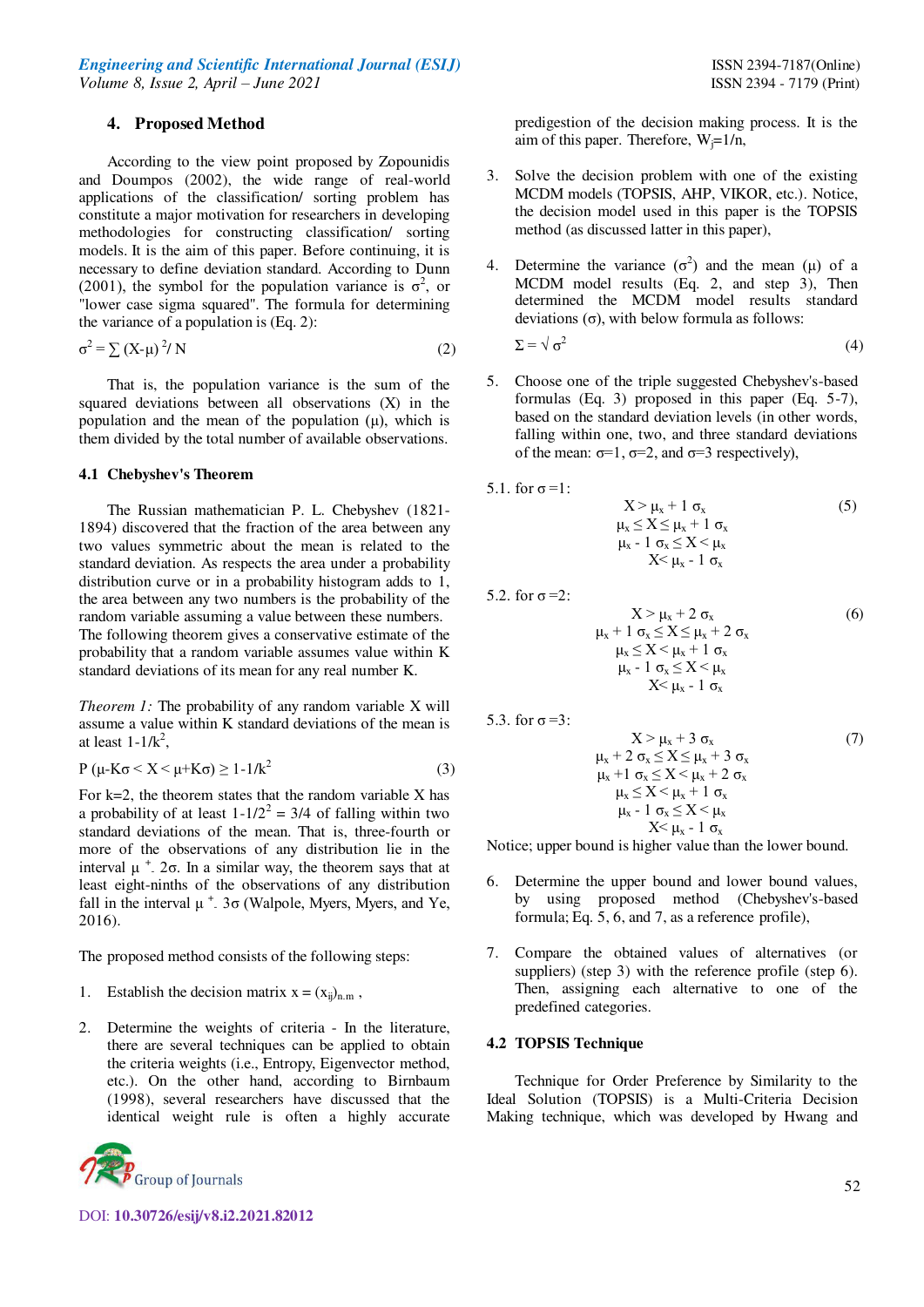Yoon (1981). According to Fallahpour (2016), TOPSIS is a MCDM-based model, which has been widely used for decision making and ranking in different fields of science. Dizaji and Khanmohammadi (2016) believe that, one of the most common ways MCDM is TOPSIS. According to Yue  $(2013<sub>b</sub>)$ , the underlying logic of TOPSIS is to define an ideal solution and negative ideal solution. The ideal solution is one that maximizes the benefit attributes and minimizes the cost attributes. In short, the ideal solution comprise of all best attribute values; whilst as the negative ideal solution is compound of all worst attribute values. The optimal alternative is the one, which has the shortest distance from the positive ideal solution and the farthest distance from the negative ideal solution. In sum, the process for the TOPSIS algorithm beginning with forming the decision matrix representing the satisfaction value of each criterion with each alternative. Next, the matrix is normalized with a desirable normalizing procedure, and the values are multiplied by the criteria weights. Subsequently, the positive-ideal and negative-ideal solutions are calculated, and the distance of each alternative to these solutions is calculated with a Euclidean distance measure. Eventually, the alternatives are ranked based on their relative closeness to the ideal solution (Roszkowska, 2011). In addition, the four main advantages of TOPSIS are (Shih, Shyur, & Lee, 2007):

- i) A profound logic that demonstrates the rationality of human choice,
- ii) A scalar value that is calculated for both the best and worst alternatives simultaneously,
- iii) A simple computational process that can be easily programmed for a spread sheet,
- iv) The performance measures of all alternatives on attributes can be visually displayed on a polyhedron, at least for any two dimensions.

Nevertheless, the steps of the TOPSIS are given as follows (Tayeb, Ahcene, Omar, & Mouloud, 2007):

*Step 1: Construct the normalized decision matrix.* 

Normalized decision matrix X-
$$
\{x_{ij}\}
$$
 m.n by Eq. (8).

$$
r_{ij} = X_{ij} / \sqrt{\sum X_{ij}}^{2} \text{ for } i = 1, ..., m; j = 1, ..., n.
$$
 (8)

*Step 2: Construct the weighted normalized decision matrix.* 

Construct the weighted normalized decision matrix  $V_{ii}$ by Eq. (9). Further, Assume we have a set of weights for each criteria wj for  $j = 1, \ldots, n$ . multiplies each column of the normalized decision matrix by its associated weight. An element of the new matrix is:  $V_{ij} = w_j r_{ij}$  $(9)$ 

#### *Step 3: Determine the ideal and negative ideal solutions.*

Determine the positive ideal solution (PIS) and negative ideal solutions (NIS) by Eqs. (10) and (11).



DOI: **10.30726/esij/v8.i2.2021.82012**

PIS: 
$$
A^* = \{v_1^*, ..., v_n^*\}
$$
  
where, 
$$
V_j^* = \{\max (v_{ij}) \text{ if } j \in J; \min (v_{ij}) \text{ if } j \in J'\}
$$
 (10)

NIS: A<sup>\*</sup> = {
$$
v_1
$$
<sup>\*</sup>, ...,  $v_n$ <sup>\*</sup>}  
where,  $V_j^*$  = {min ( $v_{ij}$ ) if j  $\varepsilon$  J; max ( $v_{ij}$ ) if j  $\varepsilon$  J'} (11)

*Step 4: Calculate the separation measures for each alternative.* 

Calculate the separation measures for each alternative by Eqs. (12) and (13). The separation from the PIS:

$$
S_i^* = \left[\sum (v_j^* - v_{ij})^2\right] \wedge^{1/2} \quad i = 1, ..., m. \tag{12}
$$

Similarly, the separation from the NIS:  
\n
$$
S_i = \left[\sum (v_j - v_{ij})^2\right] \wedge^{1/2} \quad i = 1, ..., m. \tag{13}
$$

*Step 5: Determine the relative closeness to the ideal solution.* 

Determine the relative closeness to the ideal solution  $(C_i^*)$ by Eq. (14).  $C_i^* = S_i^* / S_i^* + S_i^*$ ,  $0 < C_i^*$  $(14)$ 

*Step 6: Rank alternatives in terms of their relative closeness's.* 

Rank alternatives by maximizing the ratio in step 5. Select the option with  $C_i^*$  closest to 1.

#### *Numerical Example*

The following example involves a multi-criteria supplier selection problem in a supply chain environment to illustrate the implementation of our proposed models. Assume that there are ten alternatives (or suppliers; S1, S2, ..., S10), and three criteria (C1=shorter lead times, C2=higher quality, and C3=reduce cost). As you see, the performance values is shown in table 1 (step 1). In addition, equal weights have been initially allocated to all the criteria. Thus,  $W$  $i = (0.333, 0.333,$  and  $0.333)$  (step 2).

**Table 1. Performance Values** 

|             |                | Criteria   |                |            |  |
|-------------|----------------|------------|----------------|------------|--|
|             |                | ⋇<br>$C_1$ | $\mathbf{C}_2$ | ∗<br>$C_3$ |  |
| Alternative | S1             |            | 58             | 31         |  |
|             | S <sub>2</sub> | 3          | 97             | 21         |  |
|             | S <sub>3</sub> | 9          | 79             | 23         |  |
|             | S4             | 5          | 57             | 18         |  |
|             | S <sub>5</sub> | 3          | 88             | 34         |  |
|             | S6             | 5          | 89             | 25         |  |
|             | S7             |            | 75             | 27         |  |
|             | S8             | 5          | 84             | 26         |  |
|             | S9             | 9          | 71             | 25         |  |
|             | S10            |            | 93             |            |  |

\*. Benefit-type criteria, and  $W_i = (0.333, 0.333, 0.333)$ .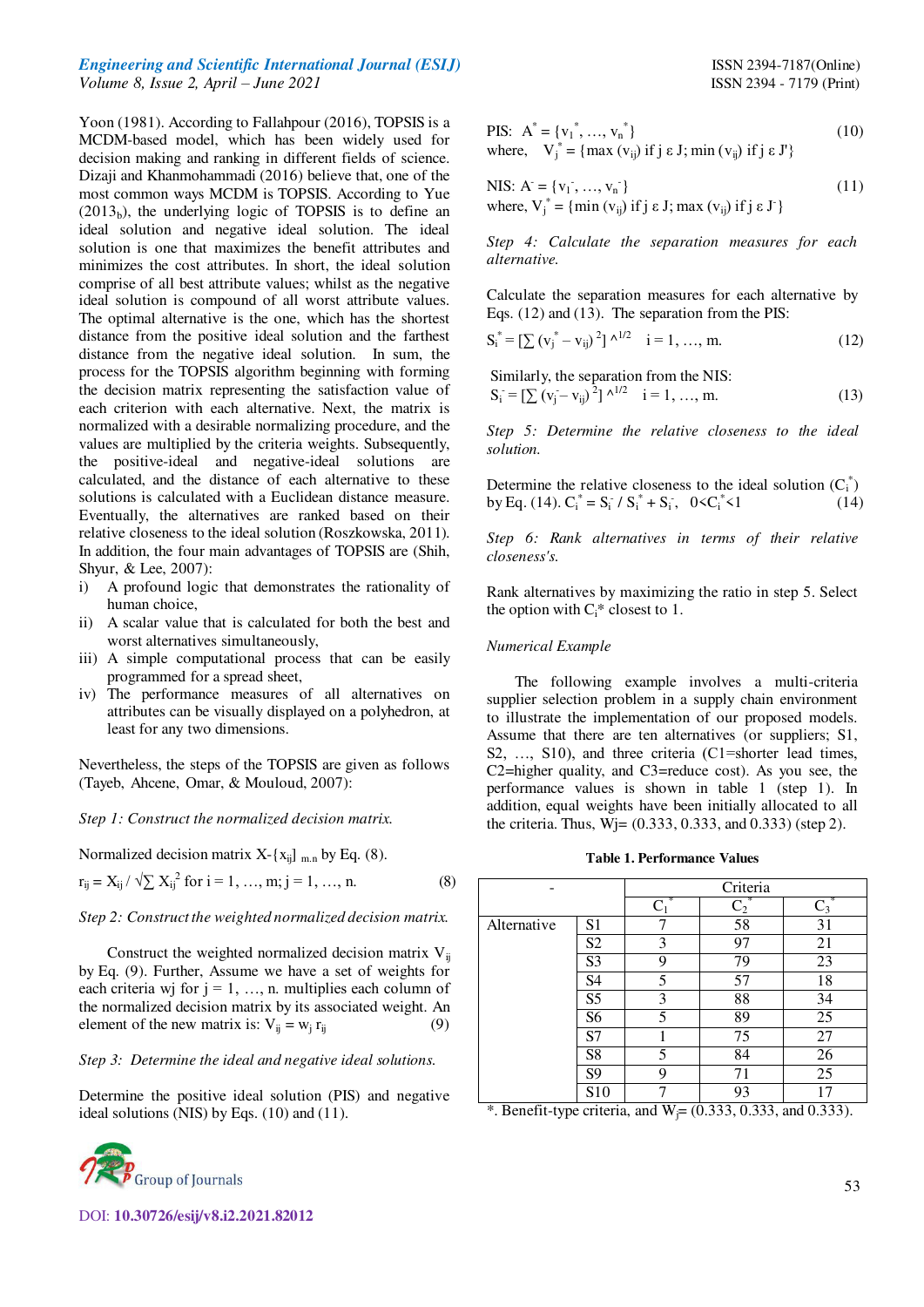In this section, with no intention to describe the whole procedure, we shall only point to the final results. Nevertheless, to solve this example using the traditional TOPSIS method (step 3), we go through the following steps:

*1. Calculate the normalized decision matrix* 

|            | 0.372 | 0.229 | 0.389 |  |
|------------|-------|-------|-------|--|
|            | 0.159 | 0.383 | 0.263 |  |
| $R_{ij} =$ | 0.478 | 0.312 | 0.289 |  |
|            | 0.266 | 0.225 | 0.226 |  |
|            | 0.159 | 0.347 | 0.427 |  |
|            | 0.266 | 0.351 | 0.314 |  |
|            | 0.053 | 0.296 | 0.339 |  |
|            | 0.266 | 0.331 | 0.326 |  |
|            | 0.478 | 0.280 | 0.314 |  |
|            | 0.372 | 0.367 | 0.213 |  |

*2. Calculated the weighted decision matrix (as noted earlier; Wj= (0.333, 0.333, and 0.333). the weighted decision matrix is then:* 

|            | 0.124 | 0.076 | 0.129 |
|------------|-------|-------|-------|
|            | 0.053 | 0.127 | 0.088 |
| $V_{ii} =$ | 0.159 | 0.104 | 0.096 |
|            | 0.088 | 0.075 | 0.075 |
|            | 0.053 | 0.116 | 0.142 |
|            | 0.083 | 0.117 | 0.104 |
|            | 0.018 | 0.098 | 0.113 |
|            | 0.088 | 0.110 | 0.109 |
|            | 0.159 | 0.093 | 0.104 |
|            | 0.124 | 0.122 | 0.071 |
|            |       |       |       |

#### *3. Determine the ideal and negative-ideal solutions*

 $A^* = \{v_1^* \dots v_n^*\}$ ; where  $V_j^* = \{ \max(v_{ij}) \text{ if } j \in J; \min(v_{ij}) \text{ if } j \in J\}$  $j \varepsilon J$  };

$$
A^* = (0.159, 0.127, 0.142)
$$

 $A = \{v_1 \dots v_n\}$ ; where,  $V_j = \{min(v_{ij}) \text{ if } j \in J; max(v_{ij}) \text{ if } j \in J\}$ j ε J' }

 $A = (0.018, 0.075, 0.071)$ 

*4. Calculated the separation measures* 

 $S_i^* = \left[\sum_{j=1}^3 (v_j^* - v_{ij})^2\right]^{4/2}, \quad i = 1, 2, 3, 4, 5, 6, 7, 8, 9, 10.$ 

 $S_1^*$  =0.064, S<sub>2</sub>=0.119, S<sub>3</sub>=0.052, S<sub>4</sub>=0.111, S<sub>5</sub>=0.107,  $S_6$ =0.081, S<sub>7</sub>=0.147, S<sub>8</sub>=0.080, S<sub>9</sub>=0.051, and S<sub>10</sub>=0.081,

 $S_i = [\sum_{j=1}^{3} (v_j - v_{ij})^2]^{1/2}$ ,  $i = 1, 2, 3, 4, 5, 6, 7, 8, 9, 10$ .  $S_1$  = 0.121,  $S_2$  = 0.066,  $S_3$  = 0.147,  $S_4$  = 0.071,  $S_5$  = 0.089,  $S_6$  =0.089,  $S_7$  =0.048,  $S_8$  =0.088,  $S_9$  =0.147, and S  $_{10}$ =0.116.



DOI: **10.30726/esij/v8.i2.2021.82012**

#### *5. Calculated the relative closeness to the ideal solution*

 $C_i^* = S_i / S_i^* + S_i^-.$  $C_1^* = 0.656$  $C_2^* = 0.355$  $C_3^* = 0.739$  $C_4^* = 0.391$  $C_5^* = 0.455$  $C_6^* = 0.524$  $C_7^* = 0.246$  $C_8^* = 0.522$  $C_9^* = 0.743$  $C_{10}^* = 0.594.$ 

*6. Rank the preference order.* 

Ultimately, According to the descending Order of  $C_i^*$ , the preference order is as follows:

 $S9 > S3 > S1 > S10 > S6 > S8 > S5 > S4 > S2 > S7$ 0.743 0.739 0.656 0.594 0.524 0.522 0.455 0.391 0.355 0.246

In continuation, the population variance  $(\sigma_x^2)$  and mean  $(\mu_x)$  (step 4) is given by:

 $\mu_x = \sum X/N =$ (0.656+0.355+0.739+0.391+0.455+0.524+0.246+0.522+0.  $743+0.594$  $/ 10 = 0.522$ ,

 $\sigma_x^2 = \sum (X-\mu)^2$ / N = ((0.656-0.522)<sup>2</sup>+ (0.355-0.522)<sup>2</sup>+  $(0.739 - 0.522)^2$  +  $(0.391 - 0.522)^2$  +  $(0.455 - 0.522)^2$  +  $(0.524 - 0.522)^2$  $(0.522)^{2} + (0.246 - 0.522)^{2} + (0.522 - 0.522)^{2} + (0.743 - 0.522)^{2} +$  $(0.594 - 0.522)^2 = 0.025,$ 

As a result, the population standard deviation is given by:

$$
\sigma_x = \sqrt{\sigma_x^2} = \sqrt{0.025} = 0.157.
$$

The next step (step 5) is determine the  $\sigma$  levels (1 $\sigma$ , 2 $\sigma$ , or 3σ), and must be determined by the DM. in this section, we considered the all of the suggested formulas (in other words,  $1\sigma$ ,  $2\sigma$ , and  $3\sigma$ ), to assign each alternative to one of the predefined categories, as follows. Now, we determine the upper bound and lower bound values for k classes, by using the proposed method (step 6), as follows:

 $\sigma = 1$ ,  $\mu_x = 0.522$ ,  $\sigma_x = 0.157$ :  $X > 0.522 + 1$  (0.157)  $0.522 \le X \le 0.522 + 1$  (0.157)  $0.522 - 1$   $(0.157) \le X \le 0.522$ X< 0.522 - 1 (0.157)

\n- $$
\sigma = 2
$$
,  $\mu_x = 0.522$ ,  $\sigma_x = 0.157$ :  $X > 0.522 + 2(0.157)$
\n- $0.522 + 1(0.157) \leq X \leq 0.522 + 2(0.157)$
\n- $0.522 \leq X < 0.522 + 1(0.157)$
\n- $0.522 - 1(0.157) \leq X < 0.522$
\n- $X < 0.522 - 1(0.157)$
\n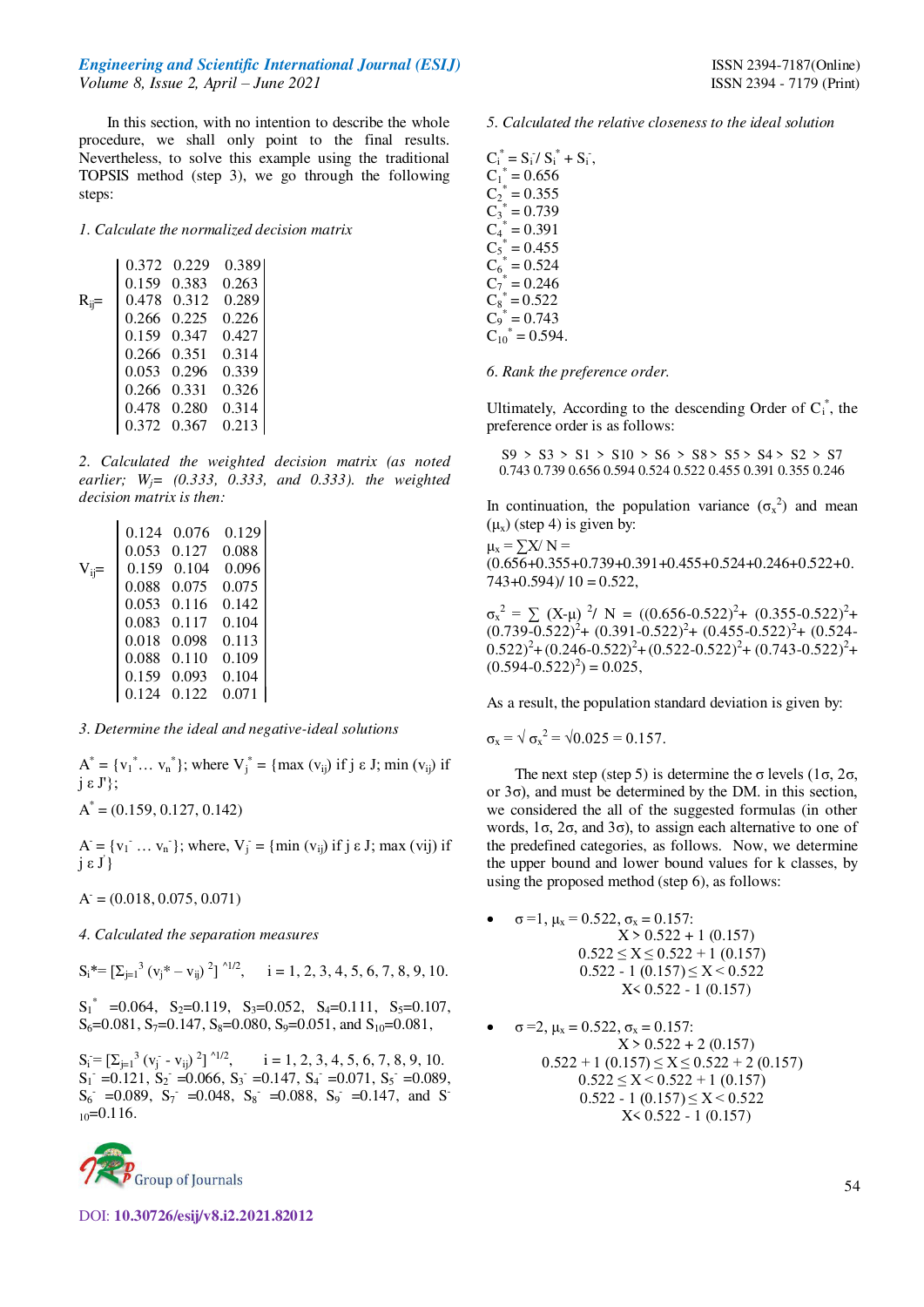$\sigma$  =3, μ<sub>x</sub> = 0.522,  $\sigma$ <sub>x</sub> = 0.157:  $X > 0.522 + 3(0.157)$  $0.522 + 2(0.157) \le X \le 0.522 + 3(0.157)$  $0.522 + 1$   $(0.157) \le X \le 0.522 + 2$   $(0.157)$  $0.522 \le X \le 0.522 + 1$  (0.157)  $0.522 - 1$   $(0.157) \le X \le 0.522$ X< 0.522 - 1 (0.157)

In the final step (step 7), we compare the obtained values of alternatives (step 3) with the reference values (step 6), then assigning each alternative to one of the predefined categories, as follows.

For instance, for  $\sigma = 1$ ,  $H_{\alpha\alpha\alpha}$ 

| 11ave.         |       |                     |
|----------------|-------|---------------------|
| Αi             |       | Category (or class) |
| S1             | 0.656 | 2                   |
| S <sub>2</sub> | 0.355 | 4                   |
| S3             | 0.739 | 1                   |
| S4             | 0.391 | 3                   |
| S5             | 0.455 | 3                   |
| S6             | 0.524 | 2                   |
| S7             | 0.246 | 4                   |
| S8             | 0.522 | 2                   |
| S9             | 0.743 |                     |
| S10            | 0.594 | 2                   |
|                |       |                     |

To state the obvious, all the suppliers are classified, class 1 turns out to be the best performance, and class 4 would be the worst performance. For instance, supplier 5 belong to class 3, hence it is greater than the lower bound of class 3 but less than its upper bound.

A comparison of the test results is given in table 2 and figure 2.

**Table 2. Comparison results, for three σ levels**

| Alternative     | Rating    | $\sigma = 1$   | $\sigma =$ | $\sigma = 3$ |
|-----------------|-----------|----------------|------------|--------------|
|                 | $(C_i^*)$ | Class          | Class      | Class        |
| S <sub>1</sub>  | 0.656     | 2              | 3          | 4            |
| S <sub>2</sub>  | 0.355     | 4              | 5          | 6            |
| S <sub>3</sub>  | 0.739     | 1              | 2          | 3            |
| S <sub>4</sub>  | 0.391     | 3              | 4          | 5            |
| S <sub>5</sub>  | 0.455     | 3              | 4          | 5            |
| S <sub>6</sub>  | 0.524     | $\overline{2}$ | 3          | 4            |
| S7              | 0.246     | 4              | 5          | 6            |
| S <sub>8</sub>  | 0.522     | 2              | 3          | 4            |
| S <sub>9</sub>  | 0.743     | 1              | 2          | 3            |
| S <sub>10</sub> | 0.594     | 2              | 3          | 4            |



**Fig.2: Comparison results, for three σ levels**

## **5. Findings**

In summary, the main findings of this study are as follows.

As seen from table 2 and figure 2; for  $\sigma = 1$ , suppliers S3 and S9 belong to class 1, suppliers S1, S6, S8, and S10 belong to class 2, suppliers S4 and S5 belong to class 3, and suppliers S2 and S7 matches with class 4.

Another important point to observe is that, none of the suppliers matches with classes1 and class 1 and 2 at the  $\sigma$  = 2 and  $\sigma$  = 3 levels, respectively (see table 2 and figure 2). From another perspective, it seems that, supplier S3 and S9 have not very well performance too, and may need to improve in their performance.

On the other side, according to the viewpoint proposed by Wang (2007), one evaluating procedure is to examine the stability of an MCDM methods mathematical process by checking the validity of its proposed ranking. Since, the validation of the proposed method was performed by comparing it with the other existing models. (i.e., AHP-Sort: Ishizaka, Pearman, and Nemery, 2012; TOPSIS-Sort: Sabokbar, Hosseini, Banaitis, and Banaitiene, 2016; and AHP-K-GDSS: Ishizaka, Lolli, Gamberini, Rimini, and Balugani, 2017).

In this section, with no intention to describe the whole procedure, we shall only point to the starting (the initial data used in previous published articles) (table 3) and final results (table 4-6).

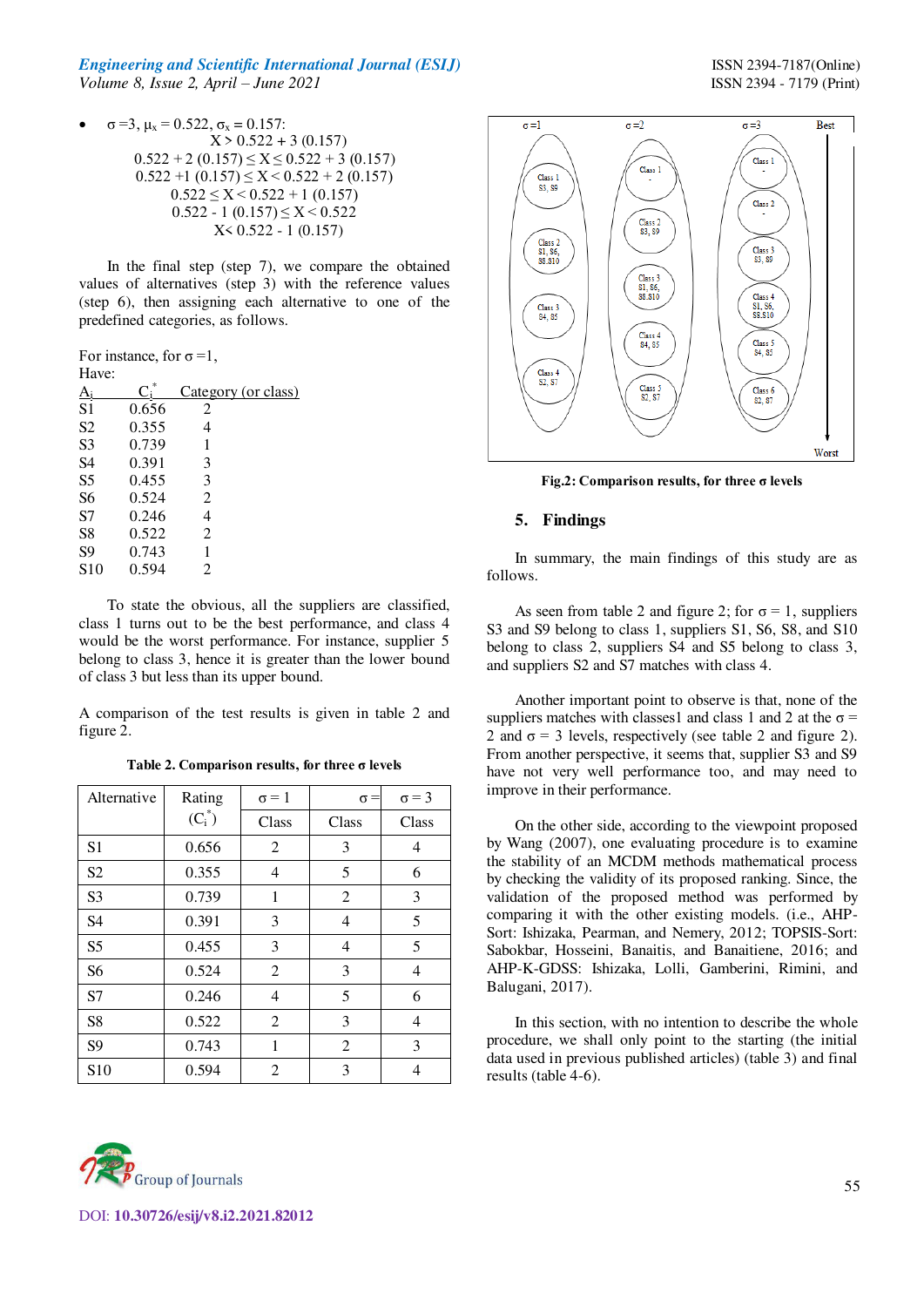**Table 3. Initial data used in previous published articles** 

| Altern           | Ishizaka et al. |                          | Sabokbar et    |                          | Ishizaka et al. |                           |
|------------------|-----------------|--------------------------|----------------|--------------------------|-----------------|---------------------------|
| ative            | (2012)          |                          | al. $(2016)$   |                          | (2017)          |                           |
|                  | method          |                          | method         |                          | method          |                           |
|                  | Priorit         | Cla                      | Priori         | Cla                      | Priorit         | Cla                       |
|                  | y               | SS                       | ty             | SS                       | $\mathbf{y}$    | SS                        |
| A1               | 0.900           | $\mathbf{1}$             | 0.548          | $\overline{2}$           | 7.73            | $\overline{3}$            |
| $\overline{A2}$  | 0.900           | $\mathbf{1}$             | 0.527          | $\overline{2}$           | 7.10            | $\overline{3}$            |
| $\overline{A3}$  | 0.894           | $\mathbf{1}$             | 0.494          | $\overline{3}$           | 8.71            | $\overline{3}$            |
| $A\overline{A}$  | 0.809           | $\overline{1}$           | 0.706          | $\overline{1}$           | 8.14            | $\overline{3}$            |
| A <sub>5</sub>   | 0.791           | $\mathbf{1}$             | 0.532          | $\overline{2}$           | 7.48            | $\overline{3}$            |
| $\overline{A6}$  | 0.715           | $\overline{1}$           | 0.454          | $\overline{3}$           | 8.03            | $\overline{\overline{3}}$ |
| $\overline{A7}$  | 0.577           | $\overline{1}$           | 0.443          | $\overline{3}$           | 7.70            | $\overline{\mathbf{3}}$   |
| A <sub>8</sub>   | 0.386           | $\overline{2}$           | 0.459          | $\overline{3}$           | 7.88            | $\overline{3}$            |
| $\overline{A9}$  | 0.332           | $\overline{2}$           | 0.525          | $\overline{2}$           | 7.78            | $\overline{3}$            |
| A10              | 0.300           | $\overline{2}$           | 0.497          | $\overline{3}$           | 8.50            | $\overline{3}$            |
| $AI\overline{1}$ | 0.252           | $\overline{2}$           | 0.472          | $\overline{3}$           | 8.54            | $\overline{\mathbf{3}}$   |
| A12              | 0.100           | $\overline{2}$           | 0.505          | $\overline{3}$           | 8.53            | $\overline{3}$            |
| $\overline{A13}$ | 4               | -                        | 0.643          | $\overline{2}$           | 8.49            | $\overline{3}$            |
| $AI\overline{4}$ |                 |                          | 0.522          | $\overline{2}$           | 10.24           | $\overline{2}$            |
| $\overline{A15}$ |                 |                          | 0.526          | $\overline{2}$           | 10.31           | $\overline{2}$            |
| A16              |                 |                          | 0.501          | $\overline{3}$           | 9.96            | $\overline{3}$            |
| A17              |                 | $\overline{a}$           | 0.463          | 3                        | 12.32           | $\overline{1}$            |
| A18              |                 | -                        | 0.505          | 3                        | 8.94            | $\overline{3}$            |
| $\overline{A19}$ |                 |                          | 0.582          | $\overline{2}$           | 7.74            | $\overline{3}$            |
| $\overline{A20}$ |                 |                          | 0.440          | $\overline{3}$           | 8.91            | $\overline{3}$            |
| A21              |                 |                          | 0.543          | $\overline{2}$           | 9.90            | $\overline{3}$            |
| A22              |                 |                          | 0.845          | $\overline{1}$           | 9.45            | $\overline{3}$            |
| $\overline{A23}$ | $\overline{a}$  | $\overline{a}$           | $\overline{a}$ | $\overline{a}$           | 10.01           | $\overline{\mathbf{3}}$   |
| A24              | $\overline{a}$  | $\overline{a}$           |                | -                        | 11.36           | $\overline{2}$            |
| A25              |                 | $\overline{a}$           |                | $\overline{a}$           | 7.75            | $\overline{3}$            |
| $\overline{A26}$ |                 | -                        | -              | $\overline{a}$           | 7.69            | $\overline{3}$            |
| A27              |                 |                          |                |                          | 141.69          | $\overline{2}$            |
| $\overline{A28}$ |                 | -                        |                | -                        | 12.10           | $\overline{1}$            |
| A29              |                 | -                        | -              | -                        | 11.68           | $\overline{c}$            |
| $\overline{A30}$ |                 | $\overline{\phantom{0}}$ |                | $\overline{\phantom{0}}$ | 8.41            | $\overline{3}$            |
| A31              |                 | $\overline{\phantom{0}}$ |                | -                        | 10.27           | $\overline{2}$            |
| A32              |                 |                          |                |                          | 10.60           | $\overline{2}$            |
| $\overline{A33}$ |                 |                          |                |                          | 9.58            | $\overline{3}$            |
| A34              |                 |                          |                |                          | 9.35            | $\overline{3}$            |

**Table 4. Comparison results for**  $\sigma = 1^*$ **, for example 1 (Ishizaka et al. [2012] method)** 

| Class                   | The proposed                                                                                        | Ishizaka, Pearman, and                                                                                               |
|-------------------------|-----------------------------------------------------------------------------------------------------|----------------------------------------------------------------------------------------------------------------------|
| $(\mathbf{C}_\text{i})$ | method                                                                                              | Nemery (2012) method                                                                                                 |
| $C_1$                   | S <sub>1</sub> , S <sub>2</sub> , S <sub>3</sub> , S <sub>4</sub> , S <sub>5</sub> , S <sub>6</sub> | S <sub>1</sub> , S <sub>2</sub> , S <sub>3</sub> , S <sub>4</sub> , S <sub>5</sub> , S <sub>6</sub> , S <sub>7</sub> |
| C <sub>2</sub>          |                                                                                                     | S8, S9, S10, S11, S12                                                                                                |
| $C_3$                   | S7                                                                                                  |                                                                                                                      |
|                         | S8, S9, S10,                                                                                        |                                                                                                                      |
|                         | S11, S12                                                                                            |                                                                                                                      |

\*. Notice, here, due to the comparison capability between the proposed approach and existing Methods (based on the category numbers),  $\sigma = 1$  for all examples are used.



| Table 5. Comparison results for $\sigma = 1^*$ , for example 2 |
|----------------------------------------------------------------|
| (Sabokbar et al. [2016] method)                                |

| Class      | The proposed                                                          | Sabokbar, Hosseini,                                                                                                    |
|------------|-----------------------------------------------------------------------|------------------------------------------------------------------------------------------------------------------------|
| $(C_i)$    | method                                                                | Banaitis, and Banaitiene                                                                                               |
|            |                                                                       | $(2016)$ method                                                                                                        |
| $C_1$      | S1, S4, S13, S19, S                                                   | S <sub>4</sub> .S <sub>22</sub>                                                                                        |
|            | 21, S22                                                               |                                                                                                                        |
| $C_{2}$    |                                                                       | S <sub>1</sub> , S <sub>2</sub> , S <sub>5</sub> , S <sub>9</sub> , S <sub>13</sub> , S <sub>14</sub> , S <sub>1</sub> |
|            |                                                                       | 5, S19, S21                                                                                                            |
| $C_3$      | S <sub>2</sub> , S <sub>5</sub> , S <sub>9</sub> , S <sub>15</sub>    | S3, S6, S7, S8, S10, S11, S1                                                                                           |
|            |                                                                       | 2, S16, S17,                                                                                                           |
|            |                                                                       | S <sub>18</sub> , S <sub>20</sub>                                                                                      |
| $\rm{C_4}$ | S3, S6, S7, S8, S10,                                                  |                                                                                                                        |
|            | S11, S12, S14,                                                        |                                                                                                                        |
|            | S <sub>16</sub> , S <sub>17</sub> , S <sub>18</sub> , S <sub>20</sub> |                                                                                                                        |

**Table 6. Comparison results for**  $\sigma = 1^*$ **, for example 3 (Ishizaka et al. [2017] method)** 

| Class                      | The proposed                                                                                        | Ishizaka, Lolli, Gamberini,                                                                                                                            |
|----------------------------|-----------------------------------------------------------------------------------------------------|--------------------------------------------------------------------------------------------------------------------------------------------------------|
| $(C_i)$                    | method                                                                                              | Rimini, and Balugani                                                                                                                                   |
|                            |                                                                                                     | $(2017)$ method                                                                                                                                        |
| $C_1$                      | S <sub>17</sub> , S <sub>24</sub> , S <sub>27</sub> , S <sub>28</sub> ,                             | S <sub>17</sub> , S <sub>28</sub>                                                                                                                      |
|                            | S <sub>29</sub>                                                                                     |                                                                                                                                                        |
| $\mathbf{C}^{\mathcal{P}}$ | S <sub>14</sub> , S <sub>15</sub> , S <sub>16</sub> , S <sub>21</sub> ,                             | S <sub>14</sub> , S <sub>15</sub> , S <sub>24</sub> , S <sub>27</sub> , S <sub>29</sub> , S <sub>31</sub> ,                                            |
|                            | S22, S23, S31,                                                                                      | S32                                                                                                                                                    |
|                            | S32, S33, S34                                                                                       |                                                                                                                                                        |
| C3                         | S <sub>1</sub> , S <sub>3</sub> , S <sub>4</sub> , S <sub>5</sub> , S <sub>6</sub> , S <sub>1</sub> | S <sub>1</sub> , S <sub>2</sub> , S <sub>3</sub> , S <sub>4</sub> , S <sub>5</sub> , S <sub>6</sub> , S <sub>7</sub> , S <sub>8</sub> , S <sub>5</sub> |
|                            | 7, S8, S9, S10, S11,                                                                                | 9, S10, S11,                                                                                                                                           |
|                            | S12, S13, S18, S19,                                                                                 | S12, S13, S16, S18, S19, S20,                                                                                                                          |
|                            | S <sub>20</sub> . S <sub>25</sub> . S <sub>26</sub> . S <sub>30</sub>                               | S21, S22,                                                                                                                                              |
|                            |                                                                                                     | S23, S25, S26, S30, S33, S34                                                                                                                           |
|                            | S2                                                                                                  |                                                                                                                                                        |

As you can see from above results (table 4-6), it seems that, the proposed approach provides consistent results to existing methods. However, the best performance alternative (in other words, alternatives in class 1), derived from the proposed model and other existing methods is identical, but the remaining alternatives changes their classes. In addition, these results implicitly indicate the effectiveness of the proposed models. On the other side, some of the existing bias between two models (the proposed approach and existing methods) results, may be due to differences in the number of classes between the models. While, the proposed method has 4 classes (for  $\sigma$ ) =1), the existing models have 2, 3, and 3 categories for example 1, 2, and 3 respectively.

## **6. Conclusion**

In sum, Multi-Criteria Decision Making (MCDM) models allow applying choice, ranking, and sorting problems. However, choice and ranking problems are the ones most commonly weighted in MCDM, the literature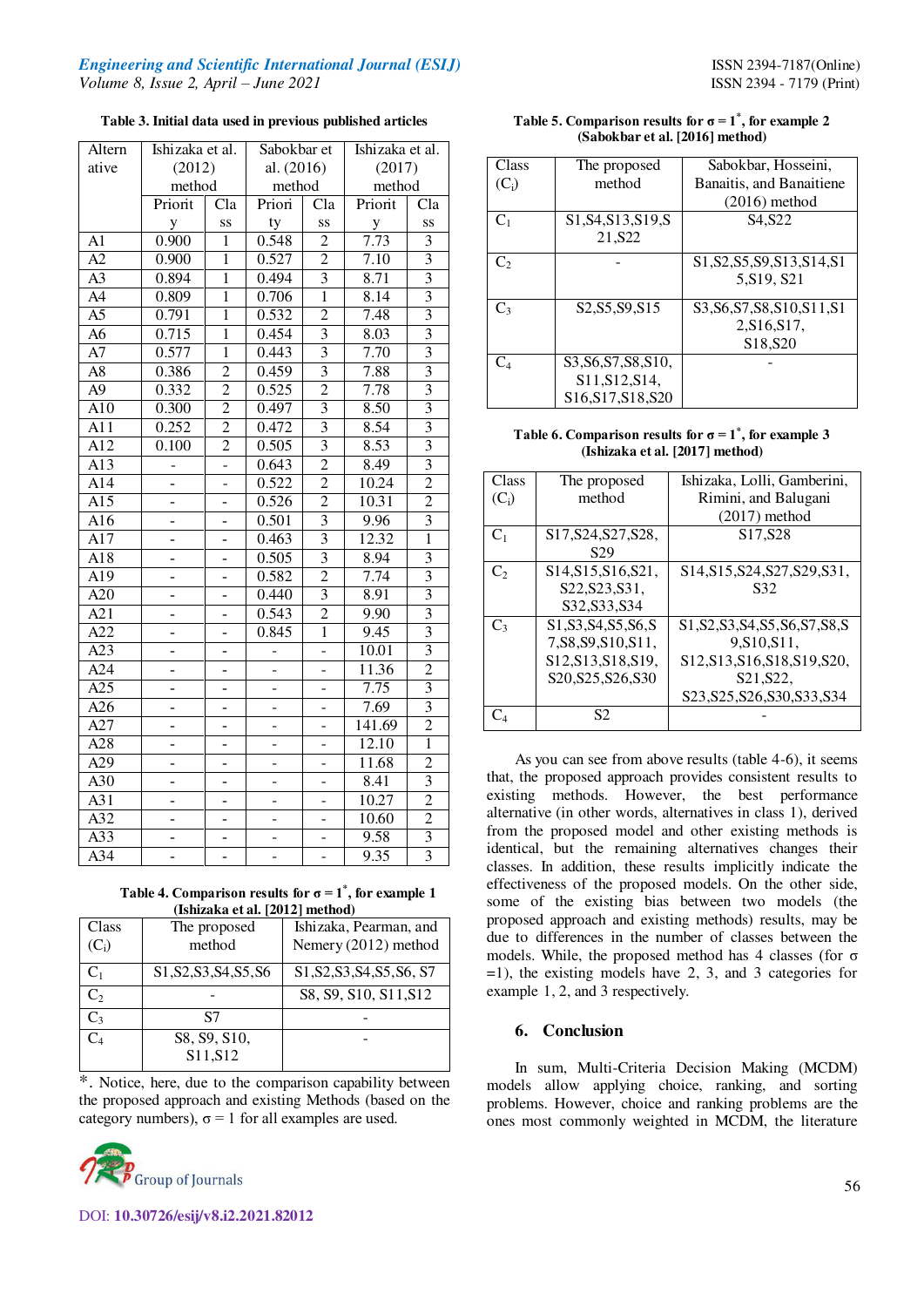weakly consider sorting problem. Therefore, the focus of this paper is on sorting problems. More specifically, this paper combines MCDM methods with Chebyshev's theorem to sort suppliers into predefined ordered categories in the supply chain context. Meanwhile, in the literature, several solutions for the above problem are proposed. But, in this paper, different from other works, which put more focused on the extension of new models, this studies attempt to suggest a general framework using the Chebyshev's inequality to transform the results of traditional MCDM models from ranking format to sort mode. In continuation, we present three Chebyshev's-based formulas based on the  $\sigma$  levels (in other words, falling within one/ two, or three standard deviations of the mean, or  $\sigma$  =1,  $\sigma$  =2, and  $\sigma$  =3, respectively) to combine MCDM with the sort. The attractiveness of these approaches is that we do not have to modify the existing MCDM methods. Finally, a numerical example in supplier selection context is given to illustrate the feasibility and practability of the proposed MCDM-Sorting method. According to the results, we can find the suppliers 3 and 9 belong to class 1(the best class), and suppliers 2 and 7 matches with class4 (the worst class). Another important point to observe is that, none of the suppliers matches with classes 1, and 1 and 2 at the  $\sigma = 2$  and  $\sigma = 3$  levels, respectively. It seems that, above mentioned suppliers have not very well performance too, and may need to improve their performance. In addition, the validation of the proposed method was performed by comparing it with the other existing models (i.e., AHP-Sort, TOPSIS-Sort, and AHP-K-GDSS). As a result, the proposed method provides consistent results to existing methods. However, the best alternative (in other words, alternatives in class 1) derived from two models is identical, but the remaining alternatives changes their classes. The findings of this paper indicate the effectiveness of the proposed model.

The advantages of the proposed model are:

- 1. The proposed method is straightforward and the algorithm is clear. Hence, we believe that the mechanism of proposed method is reasonable.
- 2. The attractiveness of the proposed model is that; we do not have to modify the conventional MCDM models.
- 3. The proposed approach makes full use of decision information and does not require the additional data from DMs (Decision Makers).

In sum, the proposed method in this paper ensures transparency in the decision process.

Future research could use the new methods suggested here in different managerial issue (i.e., classifying voters or decision makers into several groups with difference importance level in social choice or group decision making respectively, clustering in data mining environment, employee performance assessment, market segmentation, benchmarking, etc.) to illustrate the models generalizability.

## **Reference**

- [1] Amidan, B. G., Ferryman, T. A., and Cooley, S. K. (2005). Data outlier detection using the Chebyshev theorem. Conference paper in IEEE Aerospace conference proceedings. April 2005. doi: 10.1109/AERO.2005.1559688.Source: IEEE Explore, 1-6.
- [2] Arabzad, S. M., Ghorbani, M., Razmi, J., and Shirouyehzad, H. (2014). Employing fuzzy TOPSIS and SWOT for supplier selection and order allocation problem. Int J Adv Manuf Technol, DOI: 10.1007/s00170-014-6288-3.
- [3] Araz, C. and Ozkarahan, I. (2005). A multi-criteria sorting procedure for financial classification problems: the case of business failure risk assessment. Conference, intelligent data engineering and automated learning-IDEAL 2005, 6<sup>th</sup> international conference Brisbane, Australia, July 6-8, 2005, Proceedings, 563-570.
- [4] Ayhan, M. B. (2013). A fuzzy AHP approach for supplier selection problem: A case study in a Gearmotor company. International Journal of Managing value and Supply Chains, 4(3), 1-11.
- [5] Birnbaum, M. H. (1998). Measurement-judgment and decisionmaking. Academic Press, San Diego, USA.
- [6] Belton, V. and Stewart, T. J. (2002). Multiple criteria decision analysis-An integrated approach. Springer Science+ Business Media Dordrecht.
- [7] Bouyssou, D. and Merchant, T. (2007<sub>a</sub>). An axiomatic approach to noncompensatory sorting methods in MCDM I: the case of two categories. European Journal of operational research, 178(1), 217- 245.
- [8] Bouyssou, D. and Merchant, T.  $(2007<sub>b</sub>)$ . An axiomatic approach to noncompensatory sorting methods in MCDM II: more than two categories. European Journal of operational research, 178(1), 246- 276.
- [9] Chen, Y. (2006). Multiple criteria decision analysis: classification problems and solutions. PhD thesis, Supervisor: K. W. Hipel and M. Kilgour, University of waterloo, Canada.
- [10] Corrente, S., Greco, S., and Slowinski, R. (2016). Multiple criteria Hierarchy process for ELECTRE Tri methods. European Journal of operational research, 252(2016), 191-203.
- [11] Damart, S., Dias, L. C., and Mousseau, V. (2007). Supporting groups in sorting decisions: methodology and use of a multi-criteria aggregation/ Disaggregation in DSS. Decision Support Systems, 43(4), 1464-1475.
- [12] Dias, J., Figueira, J., and Roy, B. (2008). ELECTRE Tri-C: A multiple criteria sorting method based on central reference actions. 2008. hal-00281307V2. University Paris Dauphine, CAHIER DU LAMSADE, 274, 2008, 1-32.
- [13] Dias, J. A., Figueira, J., and Roy, B. (2012). A multiple criteria sorting method where each category is characterized by several reference actions: the ELECTRE Tri-nC method. European Journal of operational research, 217(2012), 567-579.
- [14] Dias, L. C. and Mousseau, V. (2003). IRIS: A DSS for multiple criteria sorting problems. Journal of Multi-Criteria decision Analysis, 12(2003), 285-298.
- [15] Dizaji, L. Y. and Khanmohammadi, S. (2016). A new multi-criteria decision making based on fuzzy-TOPSIS theory. Journal of Advances in Computer Engineering and Technology, 2(4), 39-48.
- [16] Doumpos, M. and Zopounidis, C. (2018). Disaggregation approaches for multi-criteria classification: An overview, 99. 77-78. in: preference Disaggregation in multi criteria decision analysis, Essay in honor of Yannis Siskos, Editor: N. Matsasinis & E. Grigorondis, Springer International Publishing AG, Part of Springer Nature 2018.
- [17] Dunn, D. S. (2001). Statistics and data analysis for the behavioral sciences. McGraw-Hill companies, Inc., Newyork.
- [18] Fallahpour, A. (2016). Development of multi-criteria decisionmaking model for supplier selection using Gene expression



DOI: **10.30726/esij/v8.i2.2021.82012**